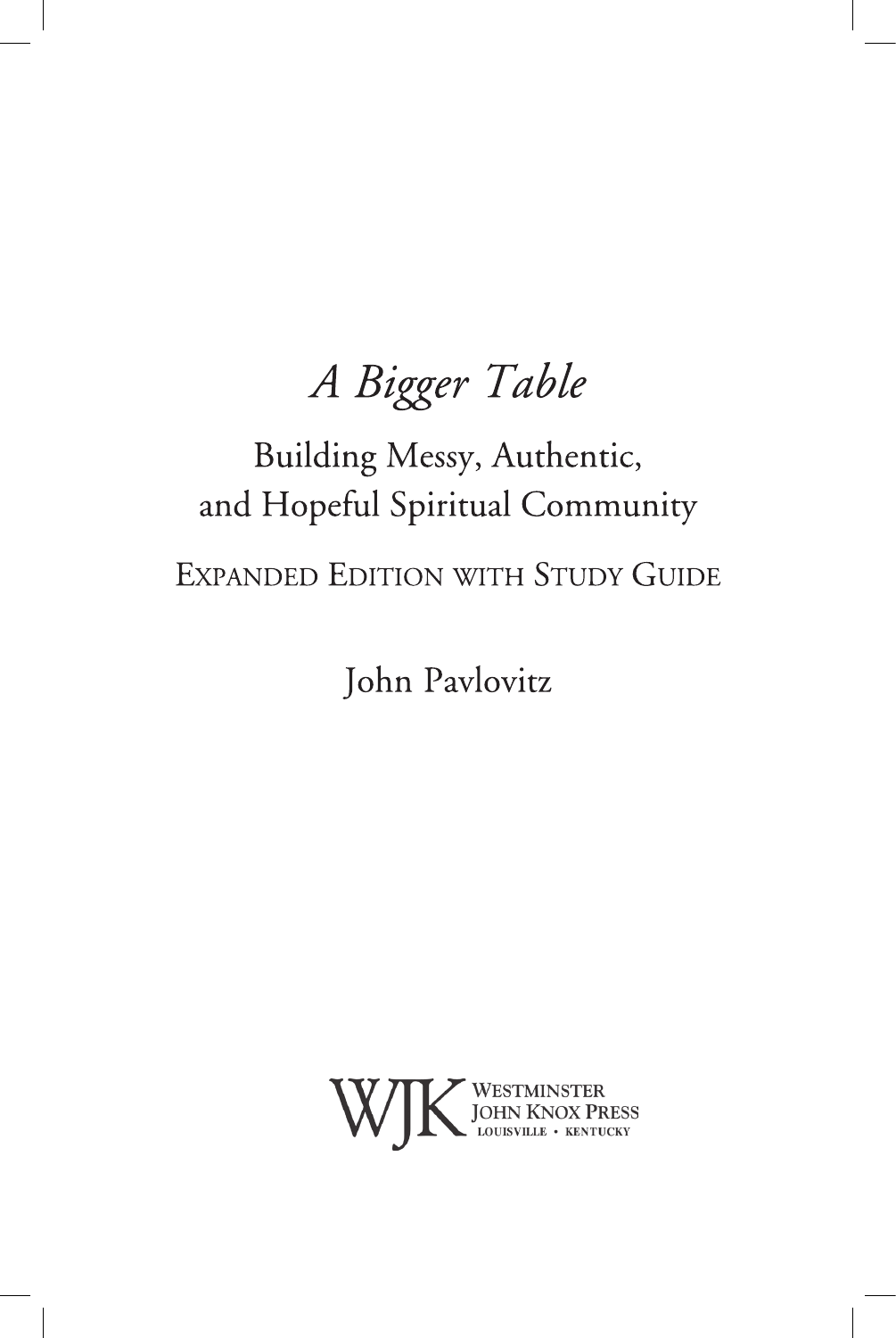## *Contents*

| Foreword by Jacqueline J. Lewis                    | 1X             |
|----------------------------------------------------|----------------|
| Introduction: A Wednesday Morning in November      | XV             |
| Part I: Big God, Small Table                       | 1              |
| 1. Finding My Place                                | $\mathfrak{Z}$ |
| 2. When in Rome                                    | 15             |
| 3. Going against the Family                        | 25             |
| 4. Earthquakes and Aftershocks                     | 35             |
| 5. The Truth Shall Get You Fired                   | 45             |
| Part II: Building the Bigger Table                 | 55             |
| 6. Jesus the Table Setter                          | 57             |
| 7. Radical Hospitality                             | 65             |
| 8. Total Authenticity                              | 75             |
| 9. True Diversity                                  | 83             |
| 10. Agenda-Free Community                          | 95             |
| <b>Part III: Under Construction</b>                | 103            |
| 11. Show Them the Ocean                            | 105            |
| 12. Bullies, Bibles, and Bullhorns                 | 113            |
| 13. Pharisees, Heresies, and Least-Lovers          | 123            |
| 14. The Church Will Be Queer                       | 133            |
| 15. Mama Bear Hugs and Mama Dragon Fire            | 143            |
| 16. A Pastor, a Rabbi, and an Imam Walk into a Bar | 153            |
| 17. Fear Less                                      | 161            |
| 18. Is the Table Really Big Enough?                | 169            |
| Afterword to New Edition: News from the Front      | 175            |
| Acknowledgments                                    | 185            |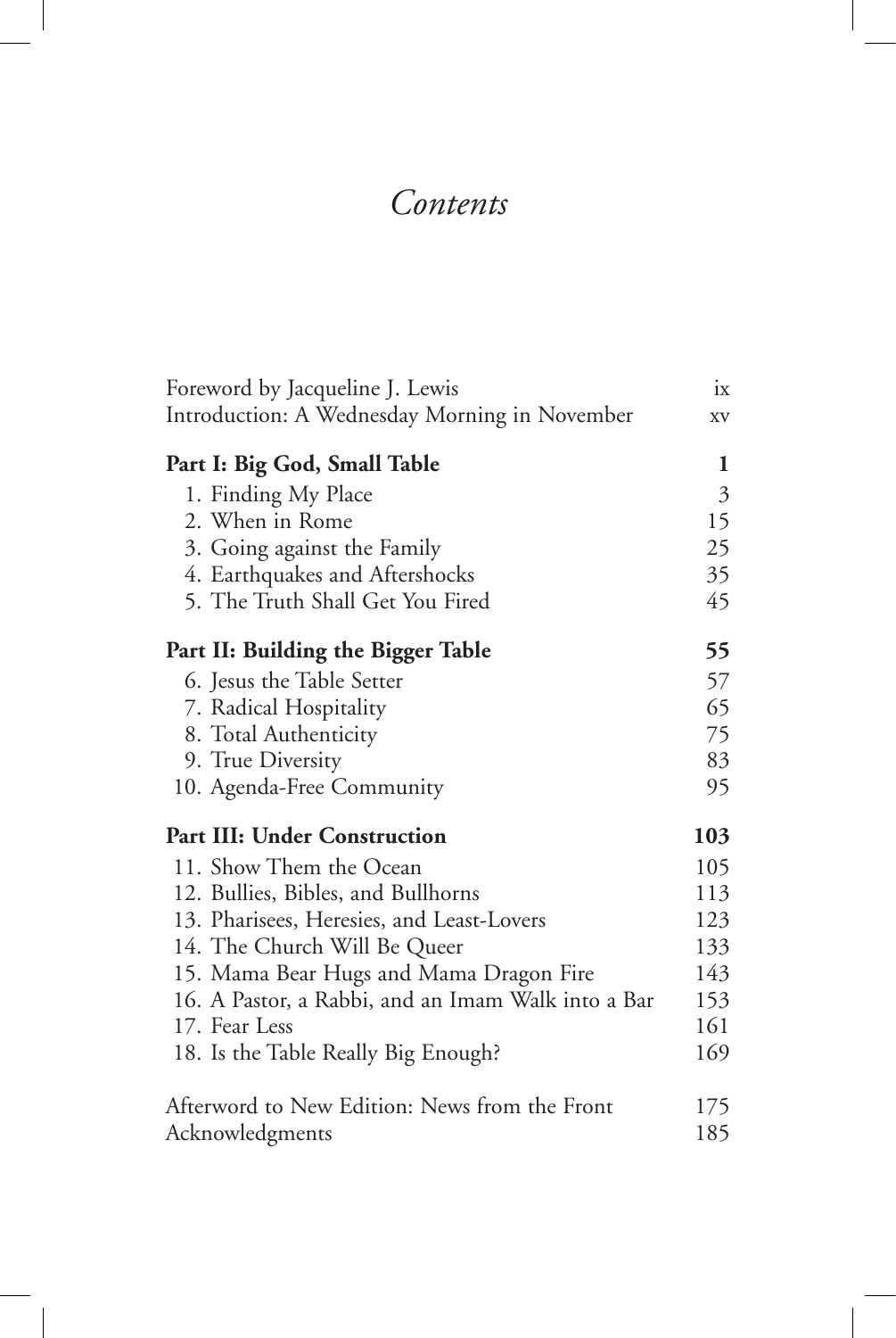| A Word for Pastors      | 187 |
|-------------------------|-----|
| Small Group Study Guide | 193 |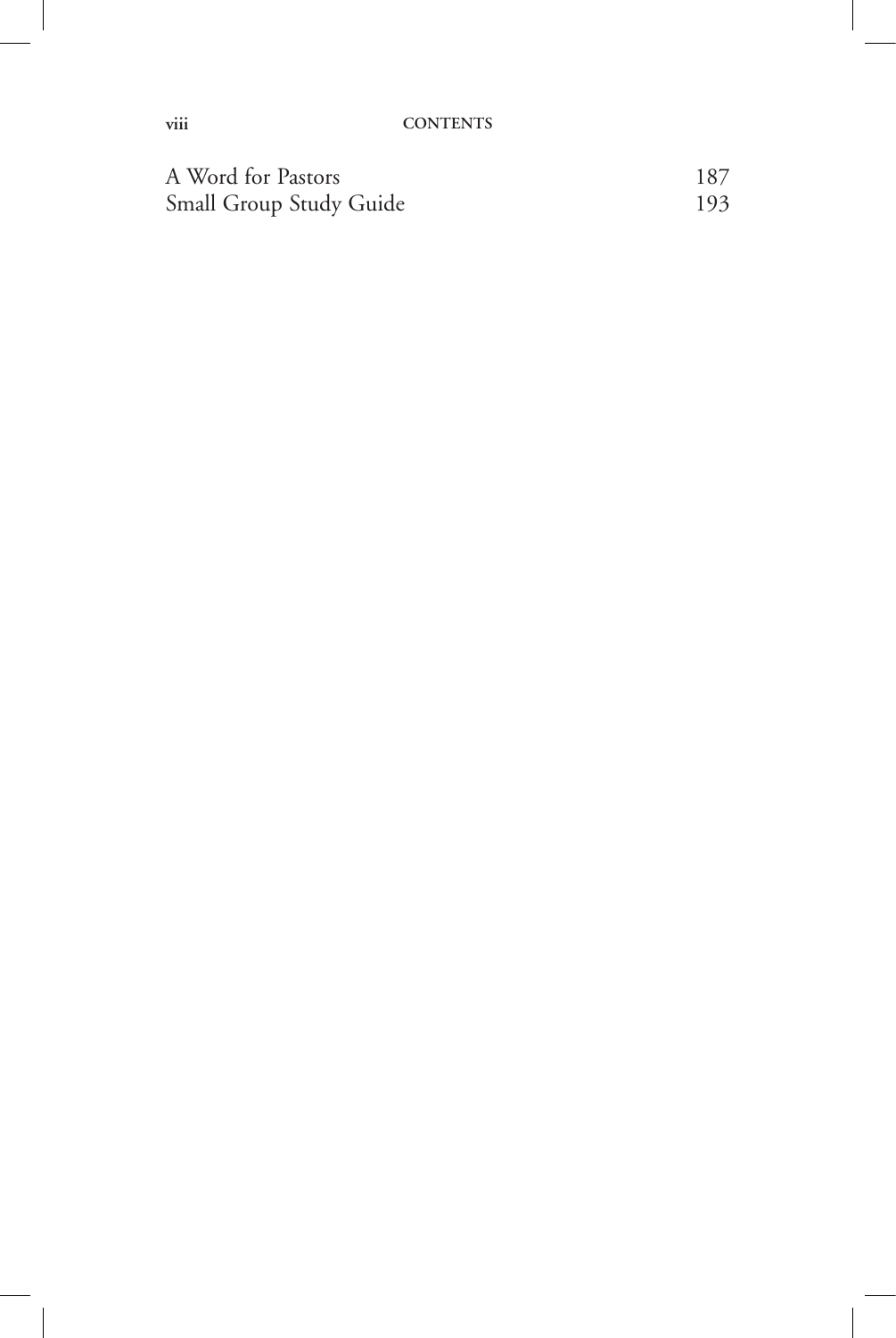## *Foreword*

### A Dream Deferred?

The framers of our nation had a radical idea, a revolutionary dream. It was a dream hewn out of their oppression at the hands of a monarch. They dared to dream of a world in which the voices of the common people mattered, the lives of the regular folks mattered.

And so, they rebelled against the monarch; they set sail for a new shore; they threw a Tea Party in the land of the free and a home of the brave. That they stole the land in order to build a sanctuary for themselves, that they built what they needed on the land with the labor of stolen bodies are horrific wounds to the soul of our nation; those wounds have not healed. That dream of white, landowning men has led to a nightmare for poor people, Black and Brown people, women, LGBTQIA people, immigrants, and non-Christians.

There is no question, in my mind, that the election of Barack Hussein Obama and the election of Donald J. Trump are two phenomena that point to the same realities. Obama's election to the highest office in the land, to be the leader of the free world, stretched that less-than-perfect dream further than most of us could imagine. When my parents—both born and raised in Jim Crow Mississippi, great-grandchildren of enslaved Africans—went to the polls to pull a lever for this man born of a white woman from Kansas and a Kenyan African man, they wept, each time. That they lived to see a Black family in the White House built by Black bodies laboring under the lash blew their hearts wide open with joy.

I'm convinced that for all the progress that Obama's election represented, for all the joy and fist-bumping and celebration of just how far we've come, there was an equal and opposite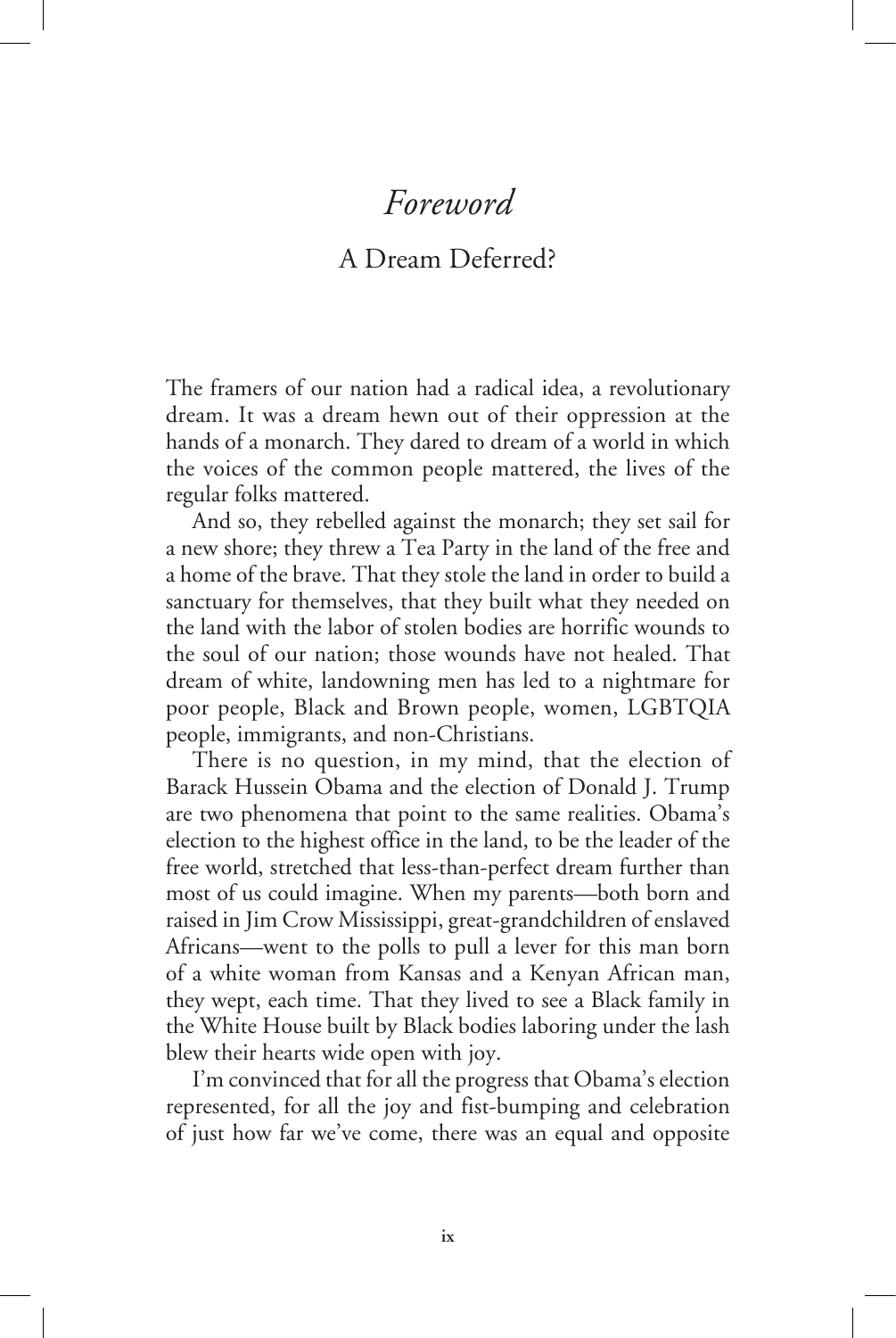reaction. A Black family in the White House, a dream come true for so many people in this nation, not just those of African descent, was a nightmare for many others. It cemented a feeling they had about a loss of power and privilege; that their lives did not matter, their suffering did not matter, their whiteness did not matter. This nation owed them a debt, and the presence of Obama, in a zero-sum mentality, meant they had lost. Big time. Rather than joy, their minds were blown with grief, with rage.

And so, they elected Trump, with his misogyny, racism, bloated ego, and bank account. They elected Trump and went on to declare that he was chosen by God, for such a time as this. They elected Trump, and they pinched their noses at what smelled like lying and manipulation and they prayed to God that this malcontent with a terrible reputation of womanizing and not paying his debts and discriminating against the poor would make America great, like it used to be, in their good old days.

Under this administration, the reaction to the so-called other has been violent, bloody, and the stuff of nightmares. The polite racist who knew to save certain kinds of comments for the bar or the locker room is now free to share those venomous, outrageous thoughts out in the open. Twitter, Facebook, and Instagram, radio shows, cable news, and op-eds. These spaces are littered with not only anti-Black racism but also bias against Hispanic/Latinx people; Jewish and Muslim people (after all, wasn't Obama a Muslim?); immigrant people (and he wasn't an American either, right?); women; LGBTQIA people; and poor people.

What breaks my heart daily is the way this hatred for the other is too often codified and sanctified by parts of the Christian church. The vitriol shows up in pulpits. That some clergy traffic in hatred rather than mercy, in the name of a poor, Brown, Jewish, homeless, refugee baby who grew up to be an itinerant rabbi preaching love, is shocking. That they preach from their pulpits that Jesus and justice are incompatible; that they aim to restrict the welcome table to those who look like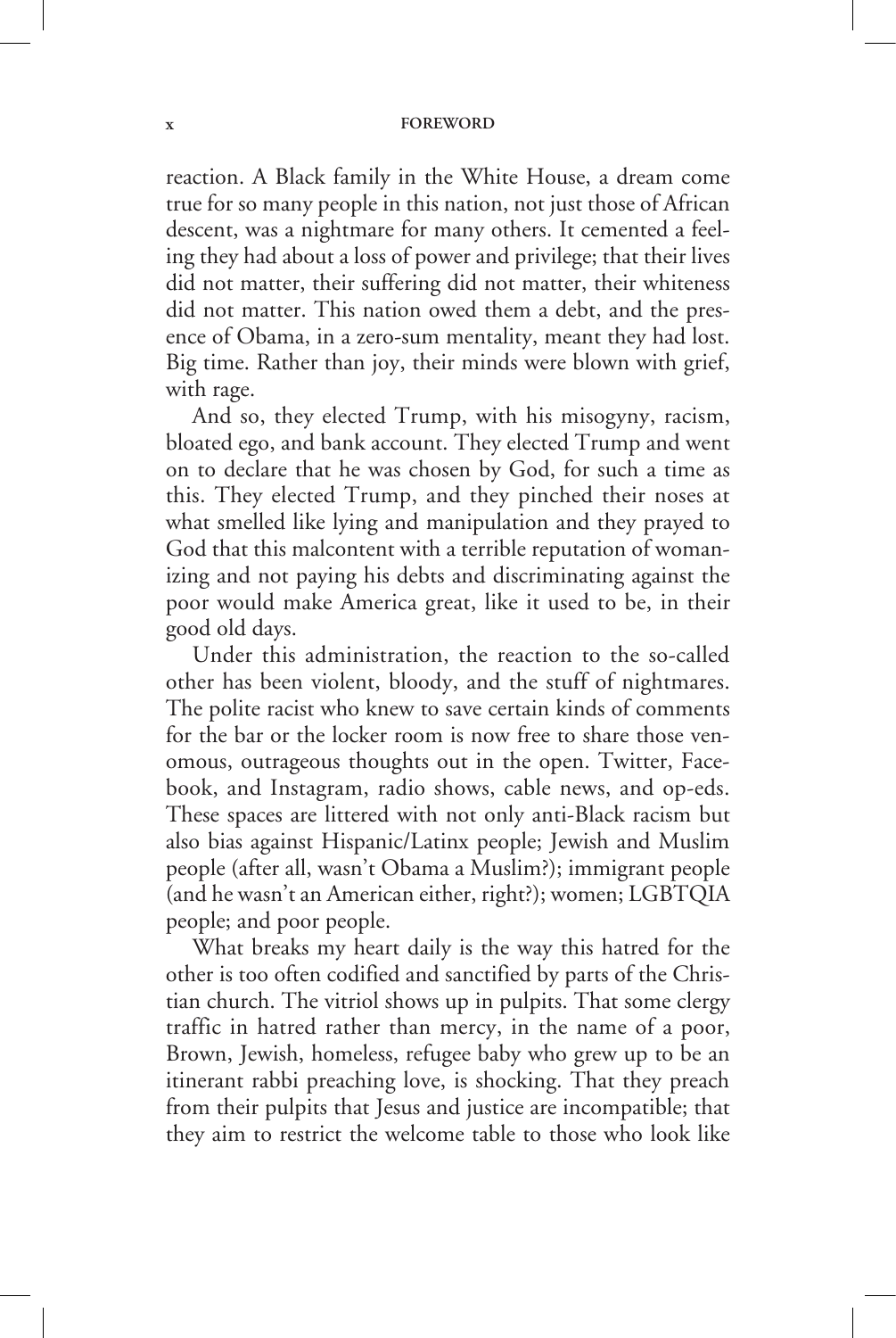#### **Foreword xi**

them, believe like them, who are wealthy because they are destined to be so—this mocks the gospel of rabbi Yeshua, the gospel of Jesus, whom we've come to call Christ.

That many of those same religious leaders continue their unwavering support for the Trump administration, even though his policies and practices, his rhetoric and writing is so anti-Christ, speaks volumes about the ways fear, anger, and insecurity can erode the better selves of good people looking for a way to make their lives work. *Give me liberty or give me death* seems to have become *Give me power by any means necessary so that I might live my life without "them."* In other words, keep them out of my American dream, thank you very much.

### **CONTEXT MATTERS**

In 1619, the first Africans landed here on our shores and were enslaved. Although 155 years ago, the Emancipation Proclamation liberated enslaved Africans from bondage, the vestiges of chattel slavery still plague our nation. In February 2020, the Brookings Institute posted a close examination of the wealth disparity between Black and White families. In 2016, at \$171,000, the net worth of a typical White family was nearly ten times greater than that of a Black family (\$17,150). The study truthfully lays out how these gaps in wealth "reveal the effects of accumulated inequality and discrimination, as well as differences in power and opportune that can be traced back to this nation's inception.\*

The deferred American dream goes beyond Black and White. Spanish-speaking immigrant children from South and Central America are sleeping in cages on our southern border, many separated from their families. Men, women, and children who are seeking asylum are being held in deplorable conditions both on the border and in cities around the nation.

<sup>\*</sup> Kriston McIntosh, Emily Moss, Ryan Nunn, and Jay Shambaugh, "Examining the Black-White Wealth Gap," *Brookings Institute*, February 27, 2020, https://www.brookings.edu/blog/up-front /2020/02/27/examining-the-black-white-wealth-gap/.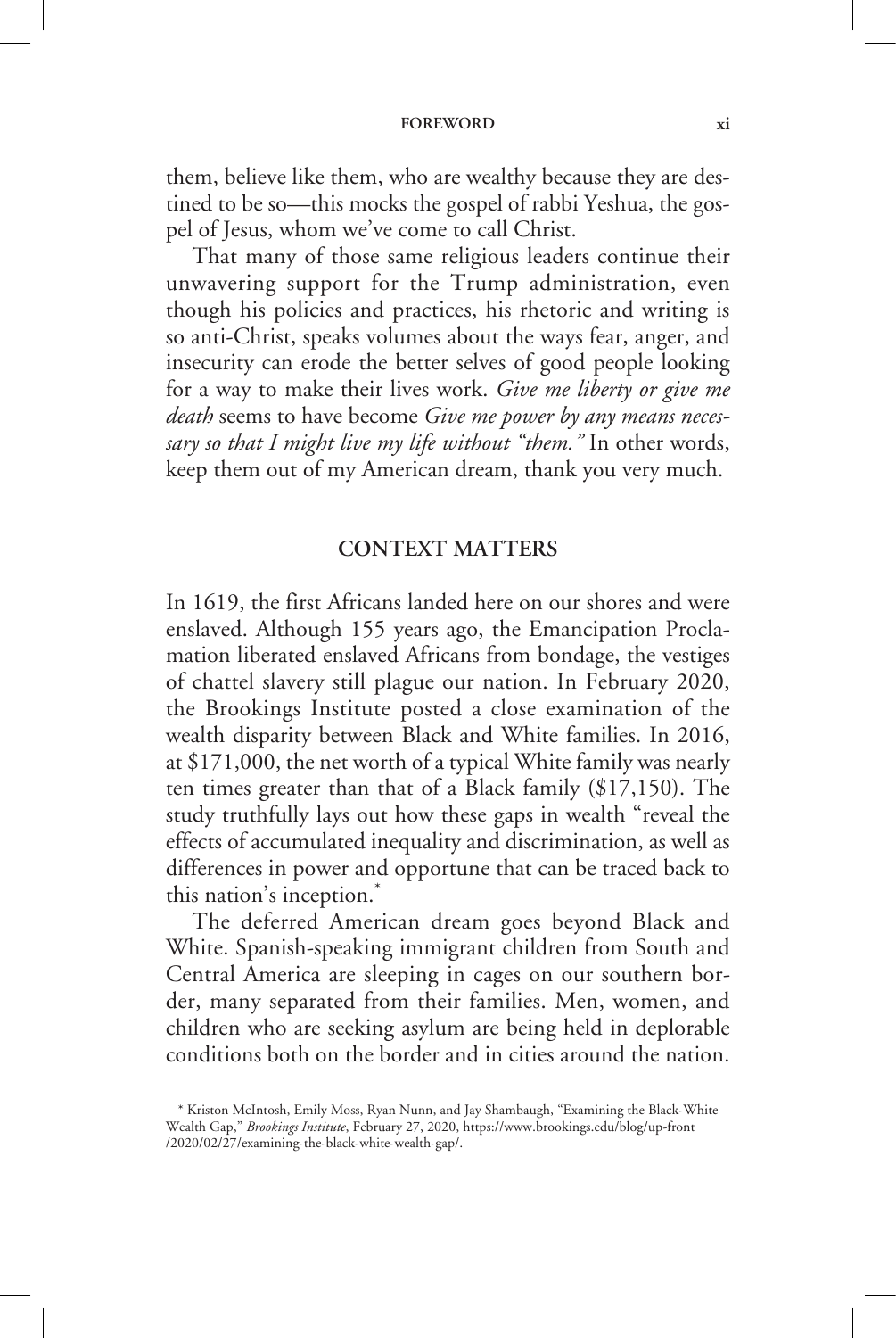#### **xii Foreword**

Hate speech against immigrants uttered on the national stage inspired a gunman to kill twenty-two people in a Walmart in El Paso, Texas. According to Everytown research, on average, one hundred Americans are killed each day by guns, and two hundred more are shot and wounded.\* Along with figuring out math, our children learn how to survive a mass shooting at school. Muslims, Christians, Jews, and Sikhs have all been killed while in worship or prayer. Hate crimes are on the rise, in this "one nation under God."

Our economy is a dream come true for some and a nightmare for many Americans. According to Inequality.org, income disparities have become so pronounced that America's top 10 percent now averages more than nine times as much income as the bottom 90 percent. Americans in the top 1 percent tower stunningly higher. They average over thirty-nine times more income than the bottom 90 percent. But that gap pales in comparison to the divide between the nation's top 0.1 percent and everyone else. Americans at this lofty level are taking in over 188 times the income of the entire bottom 90 percent. An estimated 43.5 percent of the total US population (140 million people) are either poor or low income. The US Census Bureau reports that women make \$.80 on the dollar year over year compared to their male counterparts, but more recent studies looking at earnings over a fifteen-year period show women make \$.49 on the dollar, and women of color earn less than White women.

In terms of sexuality, even though in 2015 marriage equality became the law of the land by a Supreme Court ruling, today seventeen states still have no workplace protections for the LGBTQIA community, leaving them vulnerable to antigay harassment, retaliation, and other forms of workplace abuse. In May 2019, the US House of Representatives passed the Equality Act, which would expand broad civil rights protections for LGBTQIA people, including in the workplace. But the bill faces hurdles in the Republican-controlled Senate.

<sup>\* &</sup>quot;Gun Violence in America," Everytown for Gun Safety Support Fund, February 20, 2020, https://everytownresearch.org/gun-violence-america/.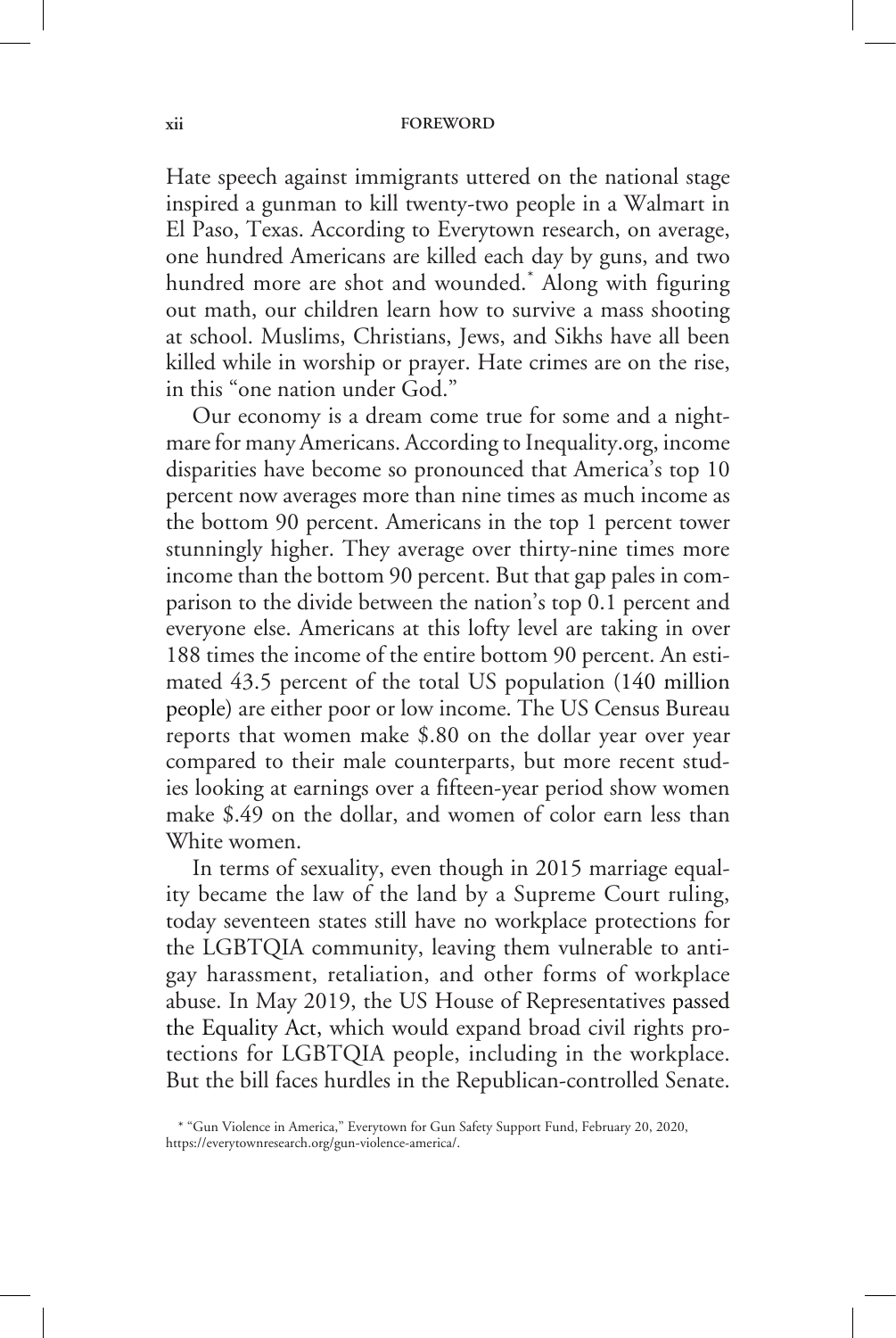#### **Foreword xiii**

The Supreme Court is deliberating as to whether existing civil rights legislation applies to gay Americans. Too many Christians have surrendered Jesus' ethics of love in exchange for the placement of conservatives on the Supreme Court—conservatives expected to help folks keep their guns, make abortion illegal, and deny LGBTQIA people their rights, in the name of religious freedom.

In this context, when far too many Christians demonize the vulnerable, John Pavlovitz asks the question for the twentyfirst-century church: How do we welcome God's people in the name of that barrier-breaking, table-expanding Jesus?

John is always candid, prophetic, and bold. He is a great storyteller/story-learner and is honest about his journey. In times like these, John's unique and powerful voice is essential to a public square in which Christianity has been weaponized. He creates a map for the road we can all take to follow Jesus, the carpenter, and construct a bigger table. John provides an expansive understanding of the reign of God on earth and the ways we can help complete God's dream of Shalom.

> The Rev. Jacqueline J. Lewis, PhD January 2020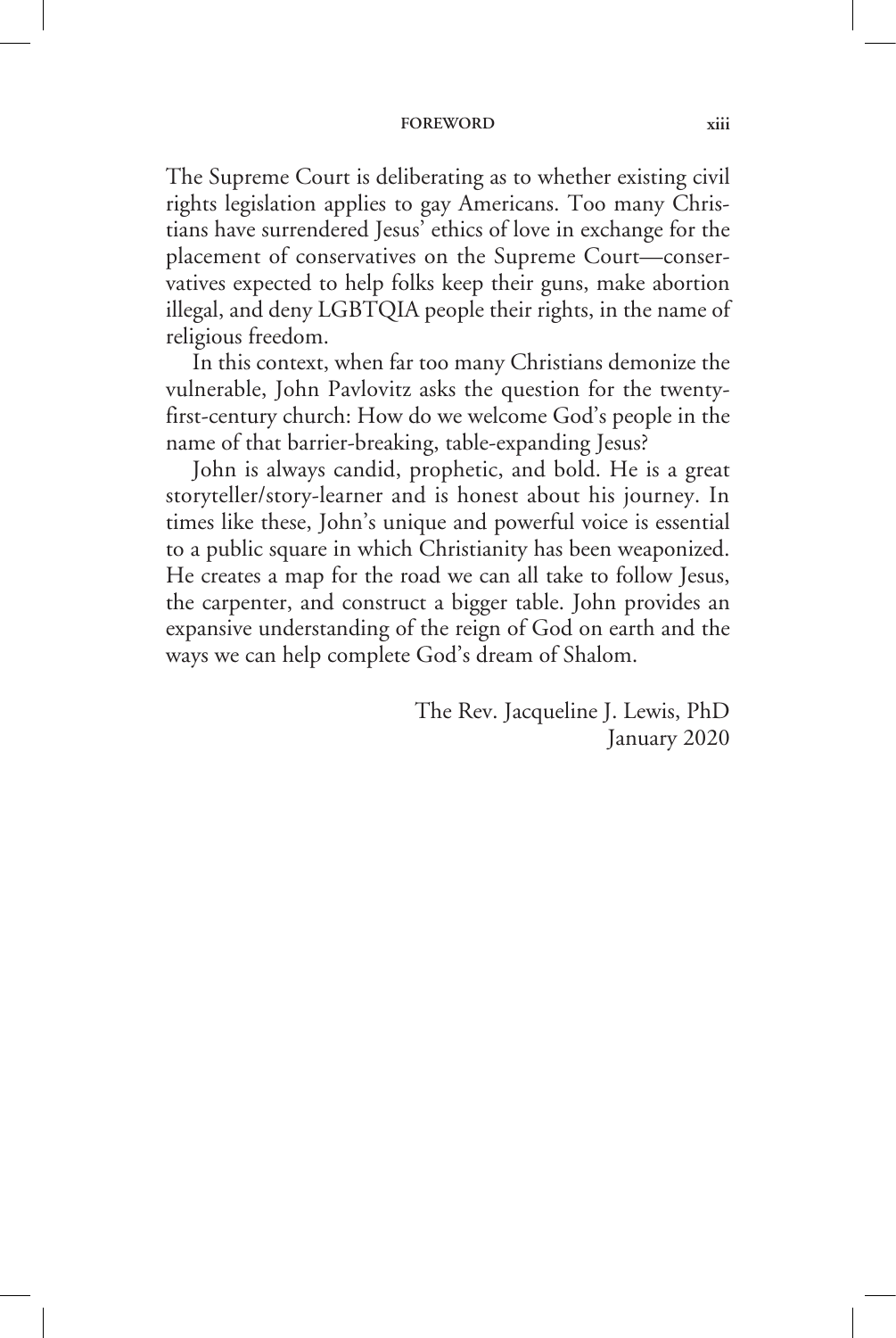PART ONE

Big God, Small Table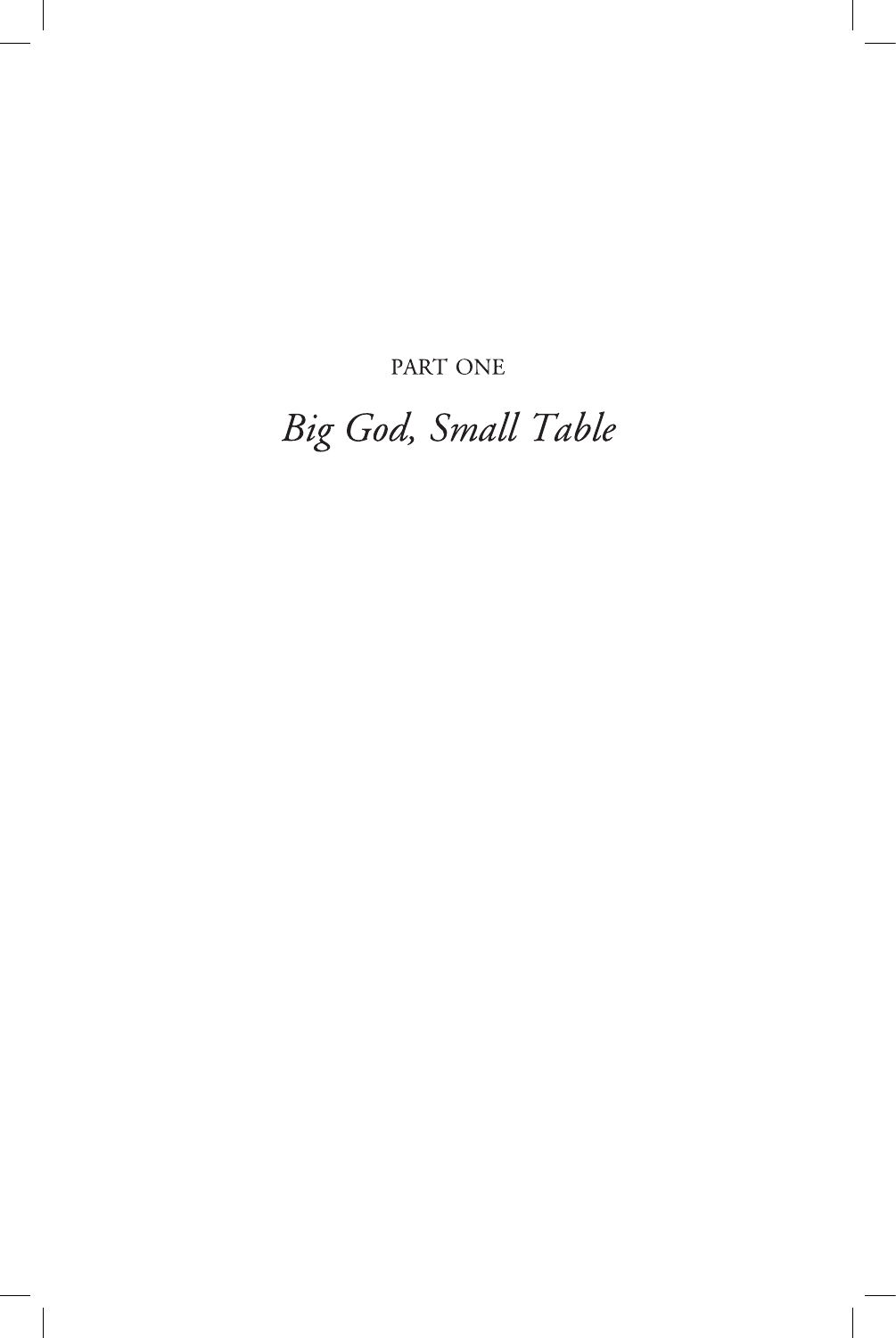1 *Finding My Place*

Before I knew better, I assumed that everyone had a seat at the same table that I did. For nearly the first two decades of my life in perpetually snow-blanketed Central New York, I'd been a fairly well-behaved, White, middle-class, suburban, Italian, Roman Catholic boy. I had supportive parents, a loving family, and by most measurements a young man's dream childhood, filled with pool parties, pizza binges, playground football, farting contests, spontaneous backyard campouts—and epic airguitar battles. When I think about those days now, I recall laughing a lot, paying way too much attention to comic books, neighborhood girls, and rock stars, and generally feeling safe and secure in my cozy little half-frozen corner of the world.

Being both Italian *and* Catholic meant that I was raised on gluten and guilt. I had lots of pasta and lots of repentance (and decades later I still have a healthy appetite for both). As is true for so many of my tribe, our kitchen was a holy place, the continually simmering heart of our family. It was a place of sustenance and communion and belonging, thick with the sweet aroma of basil and frying meatballs and the sound of Frank Sinatra. From an early age, religion, rules, and rituals were the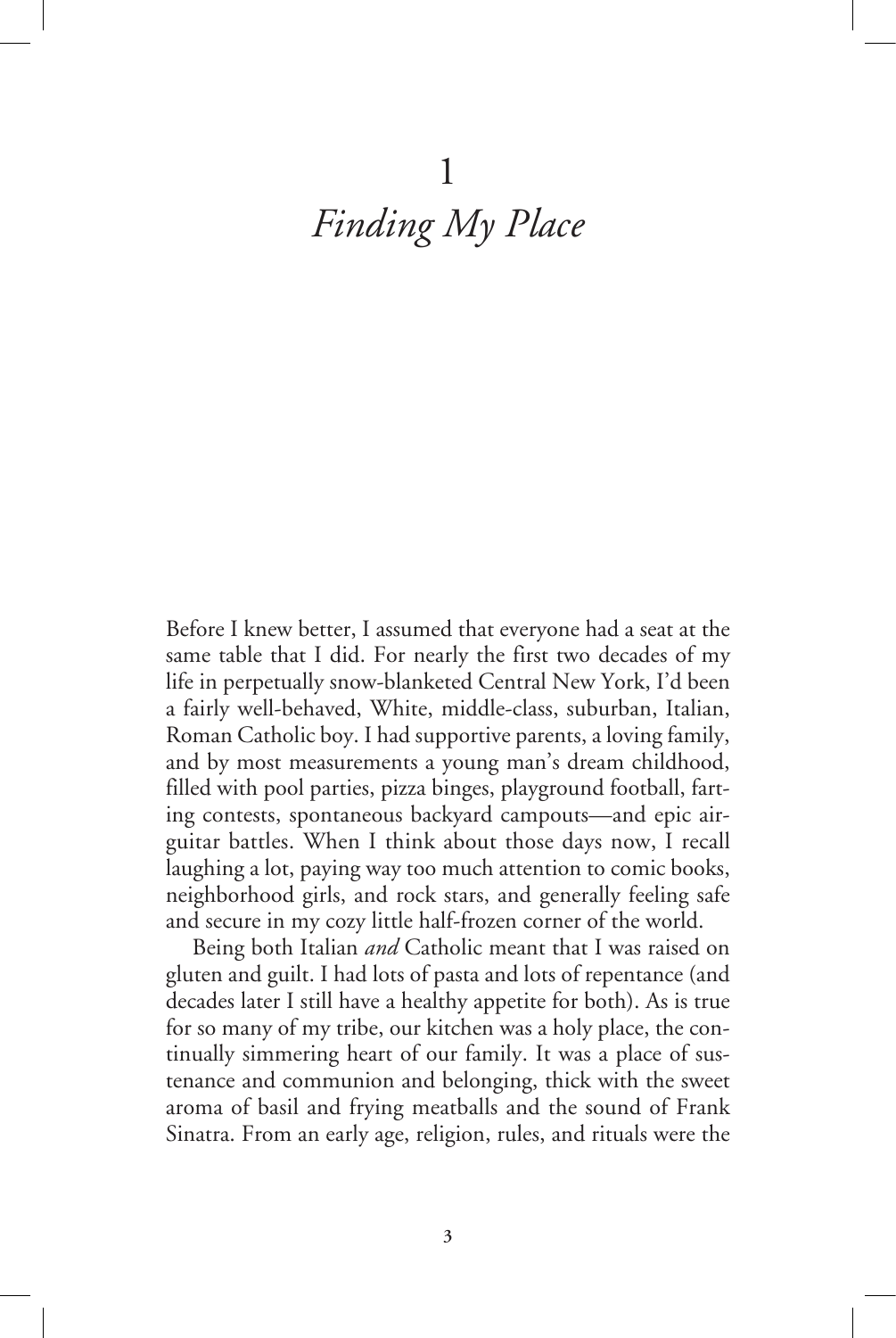bedrock of our weekly family routine, woven into my daily studies and athletics and even my social life, by parents who valued the structure and moral values they hoped this would instill in me. As a result, faith formed the steady background noise of my daily life, with God always hovering overhead like the Spirit over the water at Creation—or maybe more like a stern, matronly grandmother making sure you washed properly. Either way, my hands stayed clean and I didn't cuss all that much.

For as long as I could remember, I had two really great stories planted within my heart, stories that not everyone has. The first was the story of a family that loved me. They spent time with me, told me that I mattered, that I was adored, that I could be anything I dreamed of being—and that they were *for* me. Home was a sanctuary. It was belonging. It was a soft place for my soul to find rest. Second, I had a story about God. In my God story, God was real, God was good, and I was fearfully and wonderfully made in the image of this very good God. (Admittedly this was a particularly tough sell during puberty and middle school breakups.) My faith story told me that God was massive and made everything, yet this same God knew me intimately and loved me completely. It was and is a beautiful and (I believe) true story, one that for most of my life has yielded the awareness that I was never alone and that God was always present. This realization has been at times comforting and at other times terrifying, depending on the day and my agenda.

Yet along with my stories about a big God who loved little me, and an affectionate family who was for me, I also inherited some *false* stories, too, about people of color, about gay people, about poor people, about addicts, about born-again Christians, about atheists. In my handed-down narratives, these people were all to be avoided or feared, or at the very least approached with great skepticism, because something about the stories I'd learned told me that I was just a little bit more deserving of the love of this big God than they were. Some of these folks I looked at with pity and others with contempt, but I saw them *all* as surely undeserving of the close proximity to God that I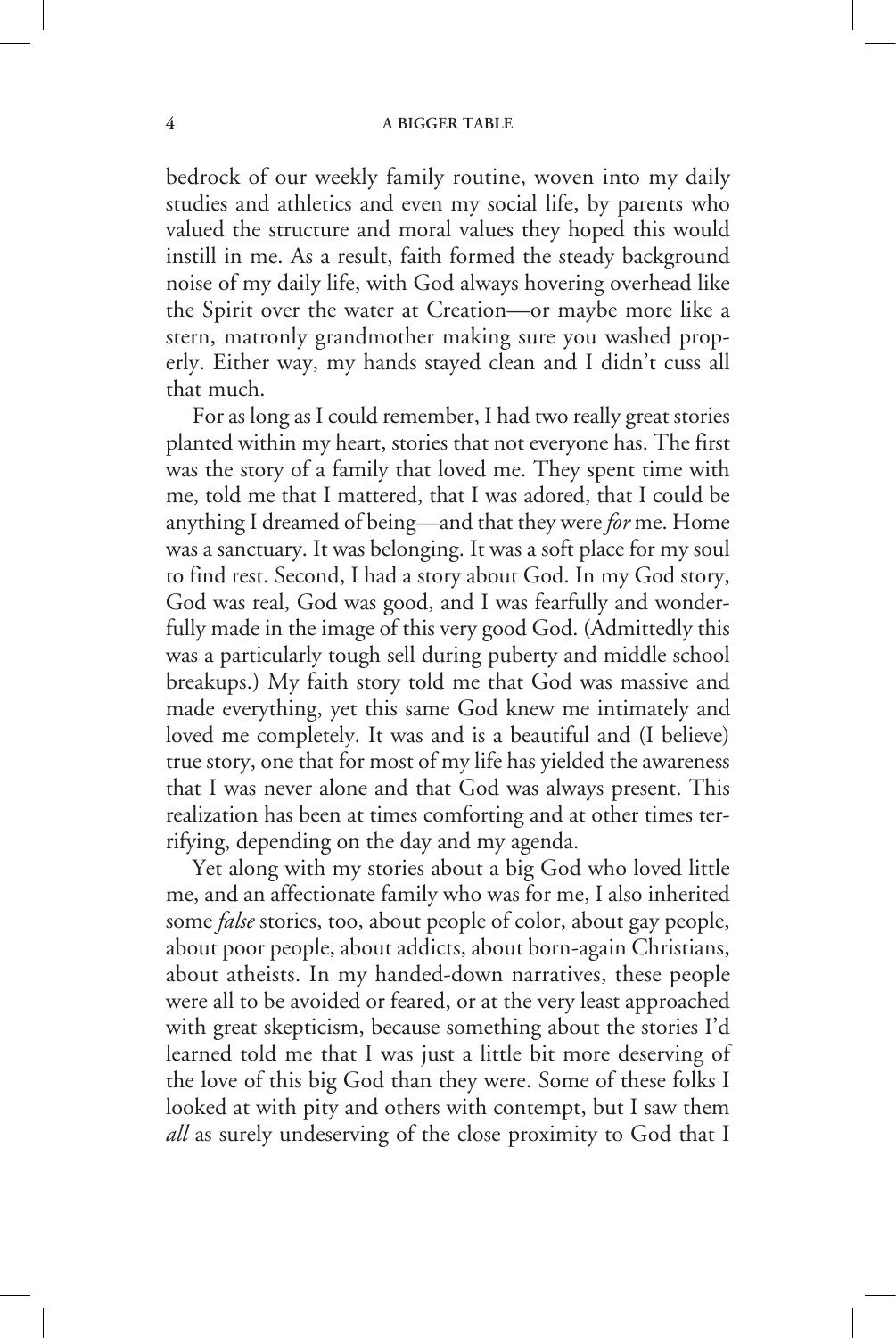as his favorite son had been blessed with. Most of us are raised in a similarly self-centered faith story, asking, "If God is for me, who can be against me?" and assuming that there is some competition with others that we are required to win in order to secure our acceptance. Such thinking forces us to quickly become experts at exclusion and at crafting a God who plays favorites. This is far easier when everything around you tells you that your skin color, gender, or orientation guarantee your place at the table.

My story told me that I was a beloved child and that those whose lives were seemingly foreign to me were at best barely tolerated foster children who needed to do some work in order to earn a seat. I couldn't have described it that way then, but I remember how it felt to think about God and to count myself close and cared for, while believing so many others remained distant and disregarded. The truth I would later come to learn was that I was just another begging roadside leper who wrongly imagined himself a righteous Pharisee. False stories and small tables will do that every time. In fact, the source of the greatest dissonance in the modern Church is the belief that there are clearly defined insiders and outsiders; that God is somewhere *up there* keeping score like a cosmic Santa Claus, and that we all need to figure out how to separate people into allies and adversaries, lest we align ourselves with the damned and not the saved, and guarantee our damnation.

These faulty biographies handed down to me weren't the result of targeted, sinister indoctrination by the adults around me or delivered through any specific verbal instruction. They were simply the predictable by-product of being around people who looked and talked and believed the way that they did. When this happens, your table is going to be small. That's what uniformity usually breeds: an inherited affinity for the familiar and a fear of what isn't. When the table you're used to sitting at is small, so, too, is your understanding of those seated elsewhere. Over time I'd quietly developed a subtly narcissistic religious worldview where God gradually became the *God of the Good People*, and conveniently the "good people" tended to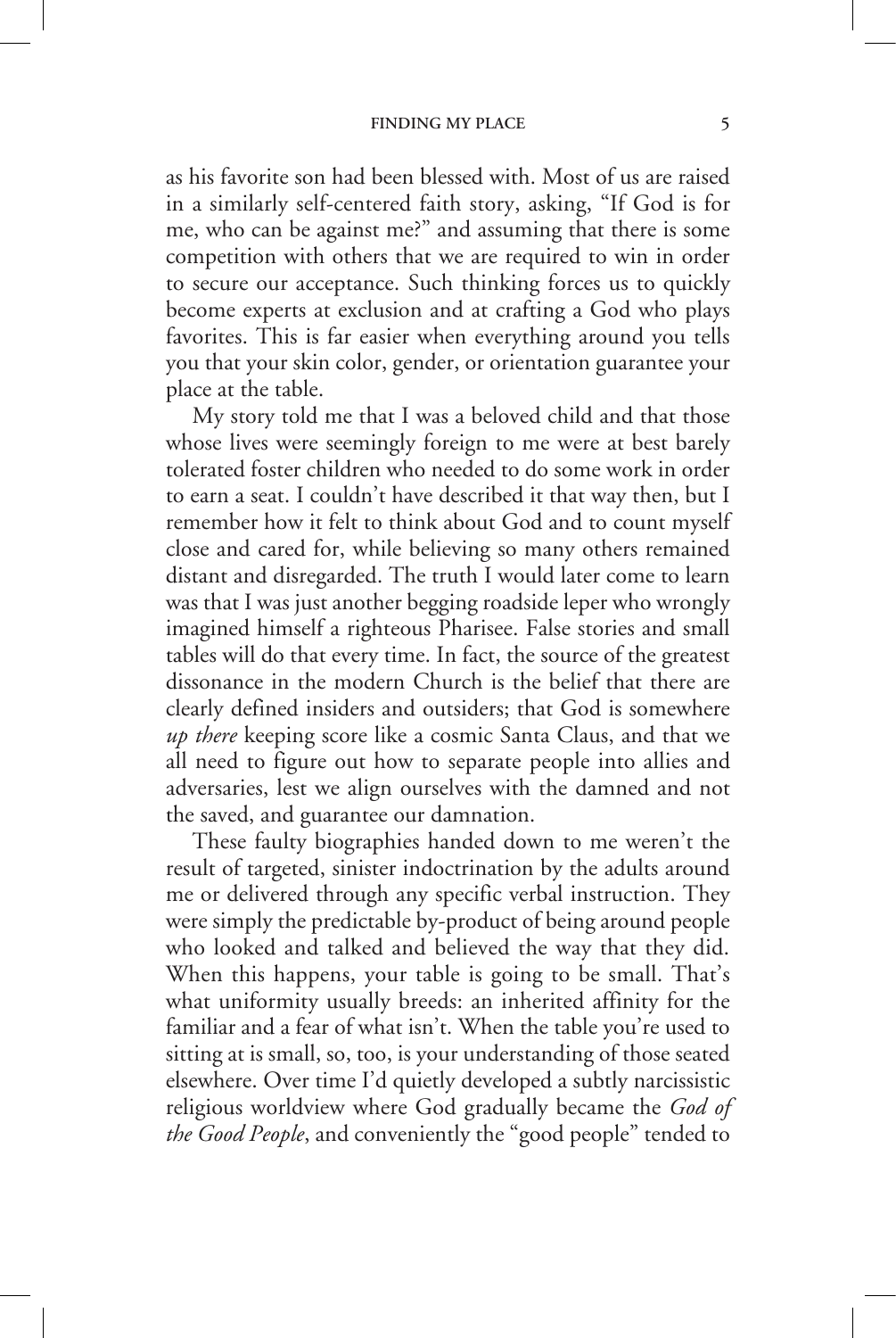always look and sound and believe an awful lot like I did. This was my spiritual incubator during the first eighteen years or so of my journey, and for most of that time it worked for me. Privilege usually works for those who have it, unless they are so roused that they are able to see with fresh eyes and notice their blind spots and the great advantage in their experience. Like a stain on the back of your shirt: you usually can't easily see your privilege and you need good, honest people around you to tell you—and then you need to listen.

Sometimes life tries to teach you and you have the good fortune to be paying attention. Age can illuminate things that used to be in shadow. The older you get, the more clearly you see that *all* of us are the products of our individual stories: the place we're born, the home of our youth, the experiences we have, the education we receive, and the people who frequently speak into our lives. Our specific, never-to-be-duplicated history shapes the way we see the world, the way we understand ourselves, the way we think about God. In both beautiful and disappointing ways, this had been my story. It came with blessings and liabilities that were mine alone. Although I had an image of a God who was towering and loving and present, I had a view of the world that was frighteningly narrow, where far too many people were disqualified from intimacy with that God. I wasn't a bad kid, I was just misinformed. Chances are, had I stayed where I was geographically, I would have continued to be loved and encouraged and cared for. I would have remained comfortably nestled in the narrative of my childhood and had that story reinforced by people who genuinely treasured me. I would have probably become a fairly decent, responsible adult with a tidy, albeit terribly selective narrative about the world—and my table would have stayed far too small for the God I claimed to believe in. Then God gave me Philadelphia. Hallelujah*.*

When you win a goldfish at the fair by tossing a ping-pong ball into his tiny bowl, you know you can't just dump the poor thing from his cozy little temporary Ziploc home and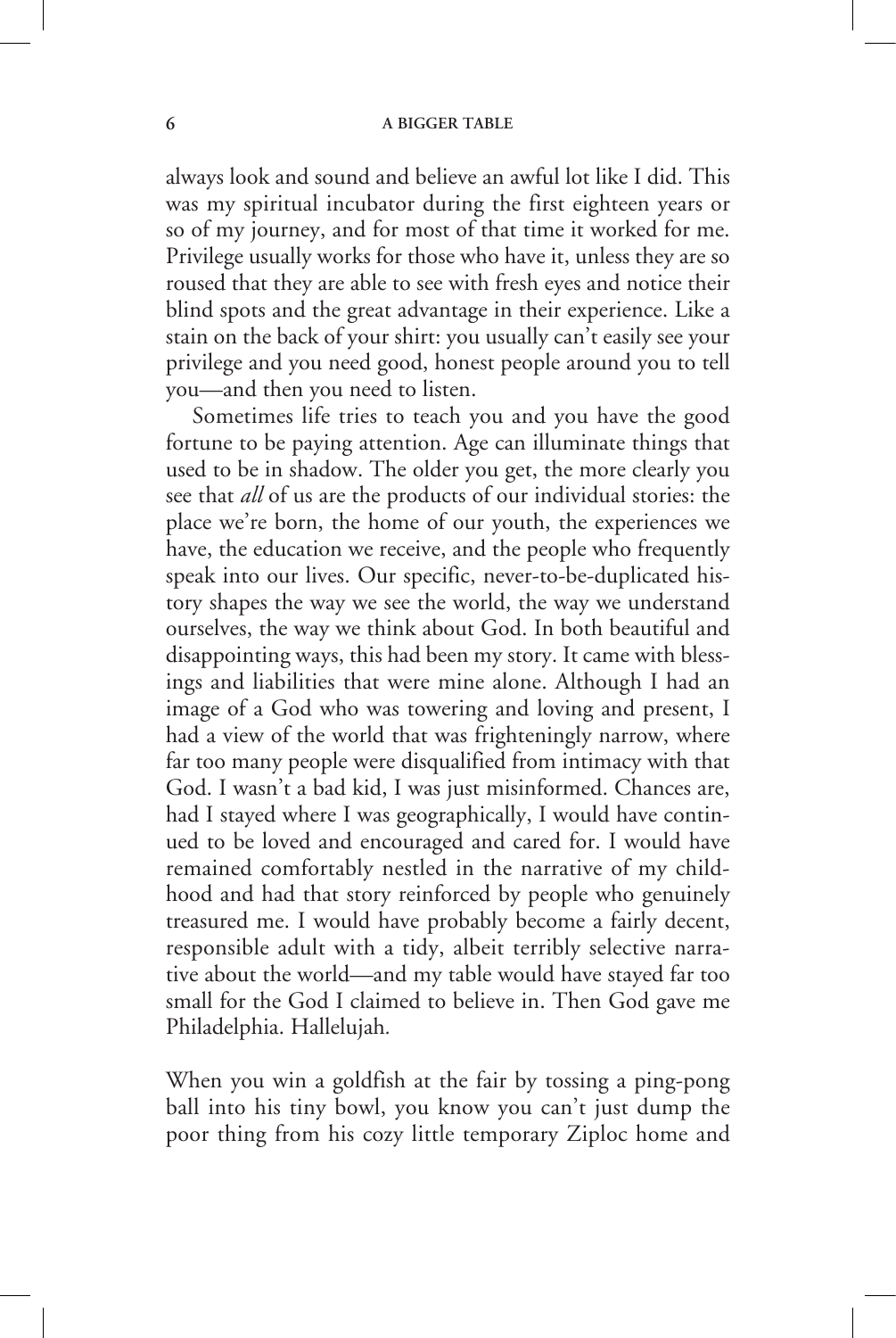into a massive tank, because the system shock will likely kill him. Too much change too soon is a certain death sentence, and so you need to gradually ease the little guy into the bigger world, or that world will quickly overwhelm him and invariably leave him permanently swimming sideways—and you'll be flushing your newly earned trophy down the toilet. Thirty years ago I was a wide-eyed, suburban goldfish dropped from thirty thousand feet, straight into the churning heart of Philadelphia's murky Schuylkill River. Looking back, it's difficult to comprehend how my head didn't simply explode upon arrival at the corner of Broad and Pine, but I suppose this is what *grace* actually looks like, practically speaking. It allows you to find quite tolerable, even enjoyable, what might otherwise kick the living snot out of you. As my feet first hit the rugged, blistered pavement of the City of Brotherly Love, I stepped unexpectedly into a waiting Technicolor ambush of God-sized diversity, and though I couldn't know it then, my table was about to be expanded and my calling about to be born. Had I realized it all at the time, I would have removed my shoes, because these loud, weathered streets were indeed most holy ground. The ordinary always is.

I had no aspirations to be a pastor in these days, no inkling that ministry was even an option. In truth, I was at best a hopeful agnostic, barely having anything resembling a working faith except a few randomly strung-together remnants from my childhood Catholicism: stubborn, sacred holdouts loosely strewn through an ever-growing disbelief. On a scholarship to the University of the Arts as a graphic design major, I was suddenly surrounded by and living among artists, musicians, dancers, and actors, for most of whom theology was a late, lingering afterthought if it was a thought at all. This wasn't *church* as I recognized it, but it was a decidedly bohemian alternative congregation, where I regularly began working out my big-boy faith with fear, trembling—and lots of cheesesteaks. There were no Bible study groups or Sunday worship services or midweek prayer meetings, none of the familiar trappings of religion that I'd grown up with, but stuff was happening in me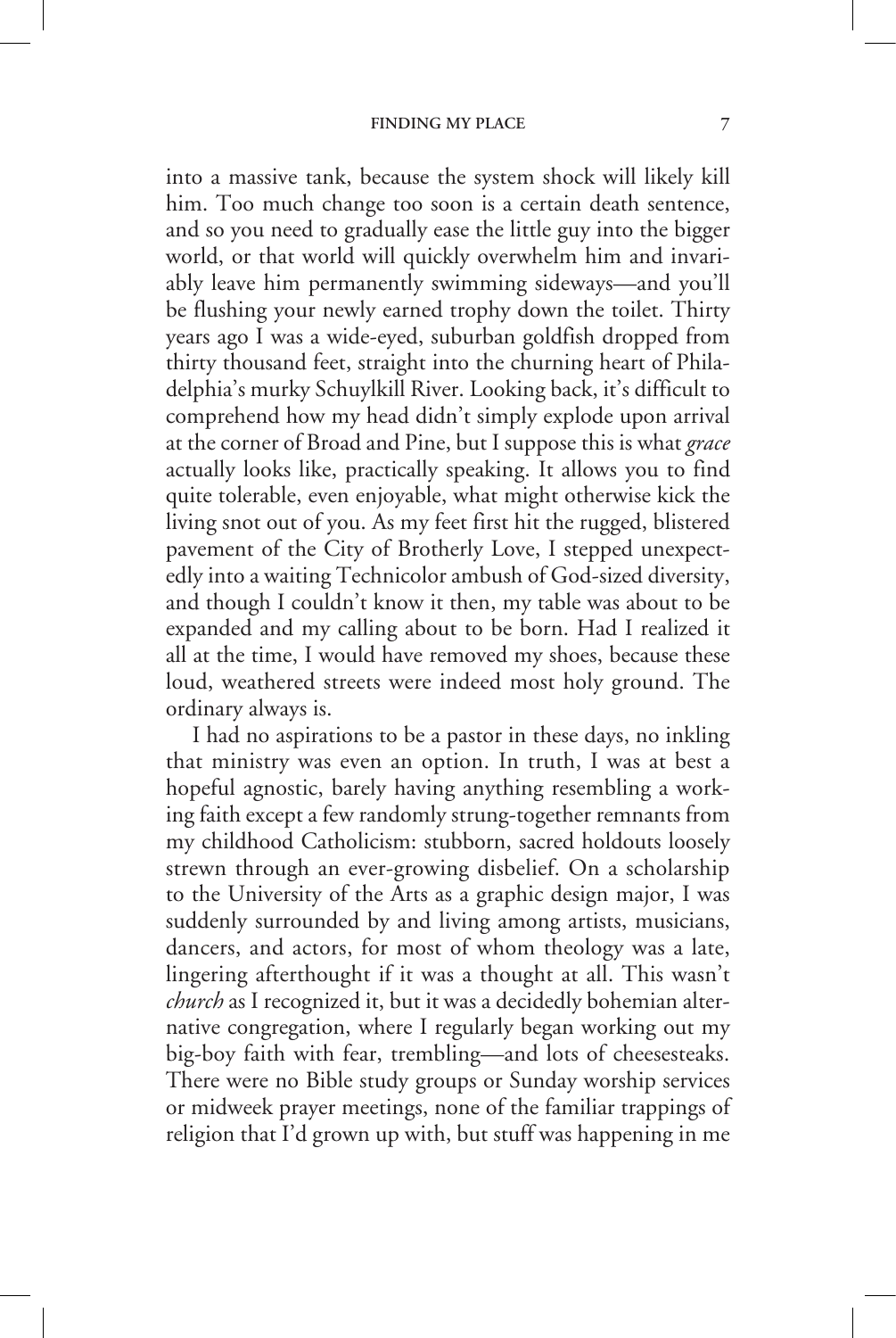just the same—deep, fundamental, soul-renovating stuff. Back then, from the outside I would have probably been what modern traditional Christian culture identifies as *unchurched*: nonreligious, lost, and needing to be rescued. In the all-or-nothing battle lines that the modern Church has carved out, my lack of participation in a recognized local faith community would have ensured this label. But labels rarely do justice to those on whom we affix them.

In the eyes of the faithful, I was simply off God's grid. But the deeper truth was not as easily distinguished. I couldn't even see it myself at the time, but the place was absolutely teeming with the things of God: the pungent bouquet of brightly colored gobs of oil paint slathered across canvases, the rhythmic stomps of synchronized dancers' feet hitting the hardwood studio floors, the meandering harmonies of impromptu choirs rising from the stairwells to mix with the street noise outside—a jazz fusion of humanity that Miles Davis would've marveled at. There was creativity and discovery and collaboration, and some of the most authentic community I'd ever known or would ever know. I realize now that this wasn't just an inner-city art school; it was a covert cathedral wrapped in concrete and fluorescent lights, a strikingly diverse masterpiece by Divinity's hand, even if I couldn't recognize it or name it at that time. During those first weeks, I spent glorious nights perched on high-rise balconies with new friends talking about life and love and the future. I began living alongside people whom my story had previously kept at a safe distance. And with every new relationship and every stereotype-busting exchange, I was slowly being pulled from the tiny, climate-controlled Ziplocbag bubble of my childhood God story and into a wide expanse that would make way for what was coming. My soul was being tilled like rich, hard-packed soil in preparation for something new and beautiful to grow, something far greater than what I had understood religion to be and something far more suited to the One who I had been taught spoke the very planet into being and who gave consent for my very heart to begin beating. Philadelphia was giving me a crash course in the stunning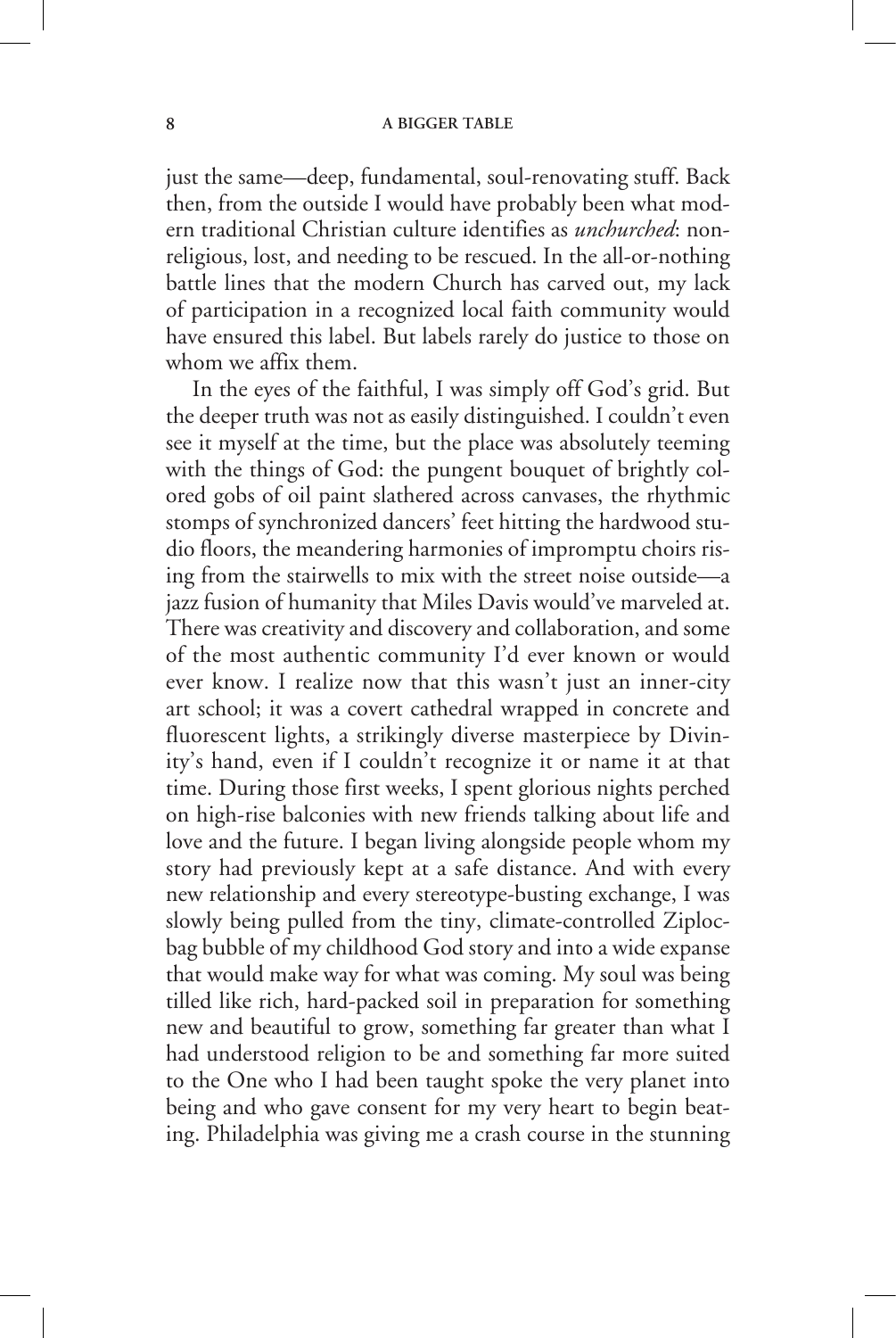breadth and creativity of the maker of color, light, and sound. God was using a wonderfully odd collection of painters and piano players and comic book artists to rewrite my story. I was in the middle of a stunning plot twist—and was largely oblivious to it all. I just knew it was beautiful.

Turns out that this was Jesus' vision of the world too: life as cathedral. He moved through the streets and fields and homes of Palestine reminding people of the staggering glory that was beneath their feet and around their tables. He called people's attention to a "kingdom of heaven" that was in their midst if they could only become aware of it. It was a holistic understanding of divinity, where nothing was untouched by the hand of God; one where, as the apostle Paul would later describe, everyone was a living church, a breathing sanctuary (1 Cor. 3:16–17). Our modern understanding of spirituality is a far more binary endeavor, strictly dividing the world into the sacred and the secular, into religious life (which usually happens in a building for an hour on Sunday) and life outside religion (usually the other, more fun stuff). This makes building a bigger table a real challenge.

Things outside my college campus were no less revelatory, no less jarring, no less disorienting to my previously cloistered religious operating system. Philadelphia offered a free master class in beautiful, messy diversity. My first off-campus apartment was just off of Broad Street right in the loud, crackling heart of things, and my second-floor window overlooking Pine Street gave me the perfect perch to watch the daily ragamuffin parade. I had a front-row seat to life beyond the edges of the small table of my youth and childhood religion, as if I'd reached the edge of an old world and was blazing a trail to something previously untouched in my mind and heart. I may as well have been an alien because everything felt foreign to me, but in the best possible way. It's true that a change of environment gives you new eyes to view the world through, and I was seeing like never before. During my first year there, I spent countless hours meandering through the city, over the weathered cobblestones from the first days of our nation as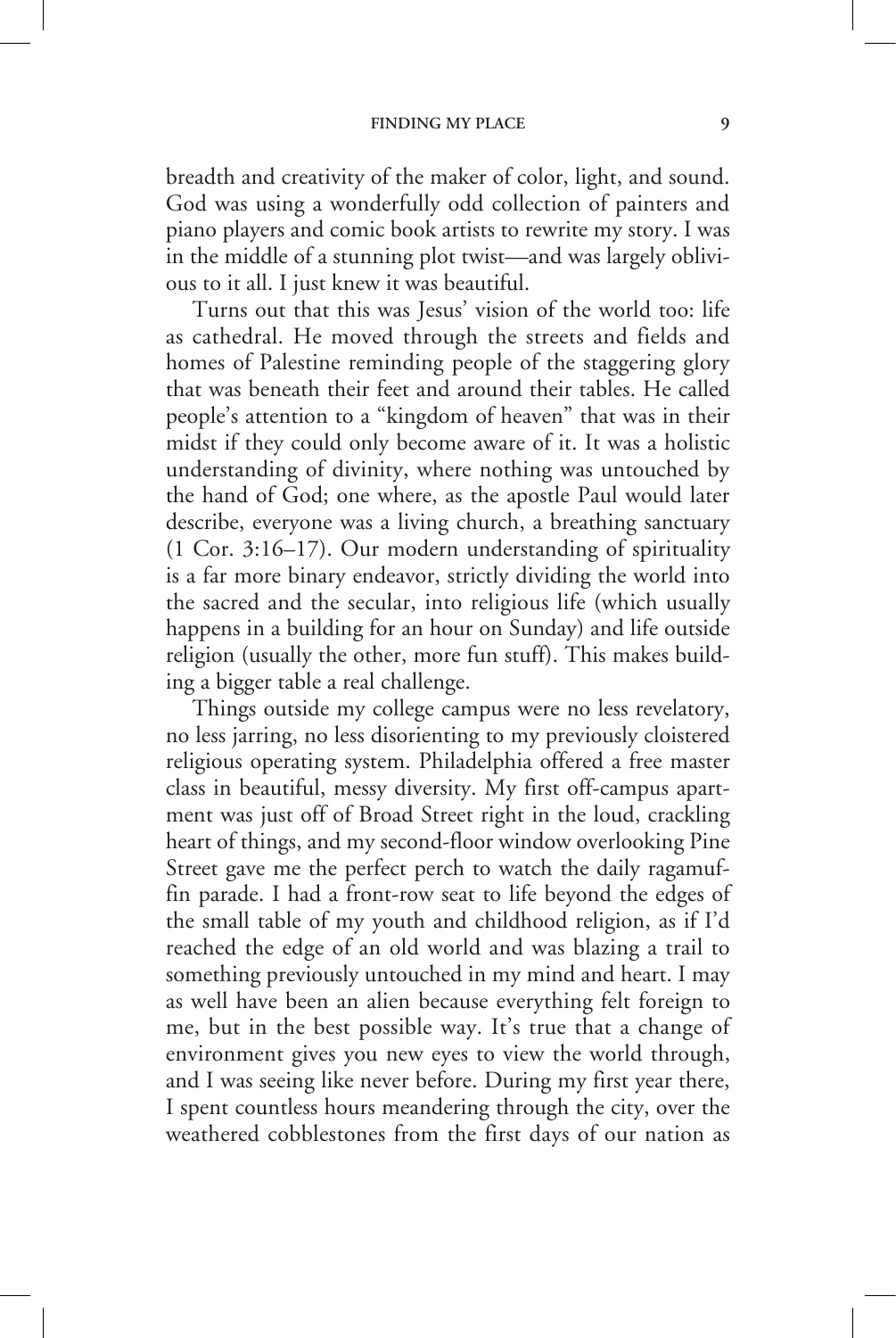they intersected swaths of scalding, freshly paved asphalt. In the same block I'd pass pristine, hundred-year-old brownstones, nondescript Chinese restaurants, surprising preserved green spaces, and hand-painted murals on repurposed shuttered storefronts. *This* was the city I was falling in love with in its completeness: not a series of sharply delineated separate entities to be received on their own, but a stunning, continuous mosaic of disparate pieces that together made something new. Without *any* of those pieces, it would cease to be the community that it was; its true identity was fashioned from that very specific diversity on display.

What I stepped into there each day was stark-naked *life*, stripped of the glossy veneer of my suburban past; jaggededged, urine-soaked, graffiti-tagged, unsanitized reality I'd never experienced before. I found myself to be a new, tiny, irregular piece shoved awkwardly in a massive mosaic of need and affluence, of diverse dialects and unfamiliar spices, of street vendors and corner prostitutes, of young families and elderly beggars—and I found every second of it thrilling, if not regularly terrifying. I rubbed elbows with people I had no previous frame of reference for and began to wake up to the common ground in our shared humanity. I witnessed violence and poverty not as isolated news stories but as the regular rhythm of the daily painful existence many people had to experience as their normal, one that I'd never imagined. It all began slowly softening my heart and breaking into new places in my brain, laying the foundation for the kind of pastor I would one day aspire to become—an *all-people* pastor.

I earned money my freshman year working at the university's café. For a lifelong foodie with a high metabolism and a low budget, this job was a perfect storm of pure goodness. I was able to help prepare amazing meals and to interact with students and faculty each afternoon working the front end. My dad's salesman genes were allowed to come to full fruition in me, and the counter provided a kind of stage where I could daily dispense one-liners, make people laugh, and in general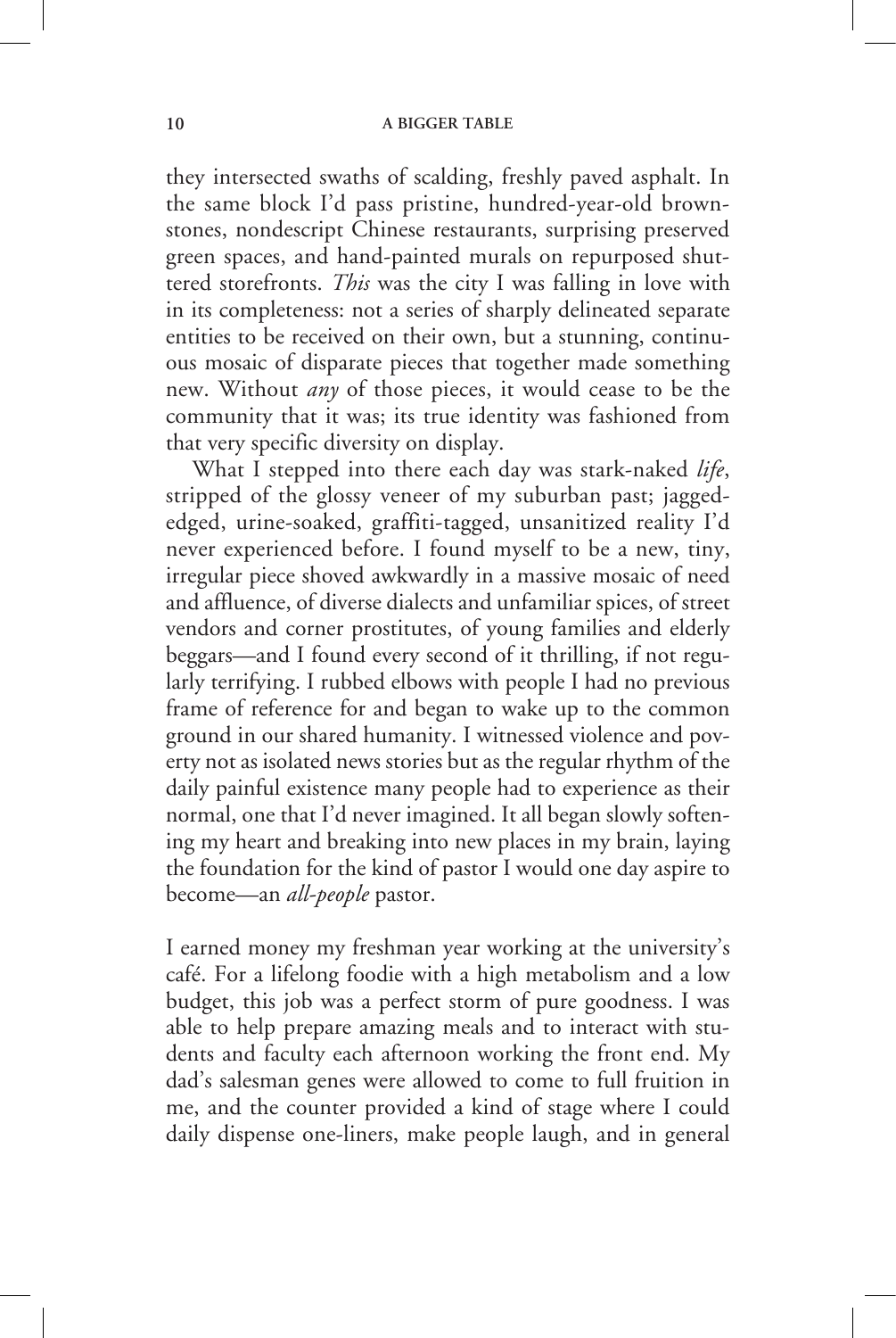offer the kind of gregarious hospitality that he had instilled in me, bolstered by a shared work ethic in which we both took tremendous pride. Every day I got the chance to literally welcome people to the table and to serve them well. It gave me great satisfaction to be a kind presence in their lives each day, and I loved being affectionately referred to as Café John around campus. In fact, I always felt a little like I was getting away with something by being paid for this gig—and regularly taking home chafing dishes filled with lasagna was a pretty nice bonus too.

Joe and Danny ran the café, which also catered the university's gallery receptions and fund-raising dinners. They'd hired both me and my freshman roommate Pete, and the two of them were excellent bosses to us, with that delicate balance of warmth and discipline that knows when to keep things loose and when to rein them in. We pumped a lot of food out of that tiny, stifling kitchen, and we laughed hysterically in the process. There I learned the importance of creating a culture where people could do their best work, of hiring talented folks and releasing them to do what they were uniquely capable of doing. When someone really loves their work in any walk of life, it shows, and both Joe and Danny seemed to revel in the work we all did together. Sure it was their livelihood, but it was a kind of ministry too, even if they didn't quite frame it that way. They were setting the table and feeding people. Their efforts were meeting people's physical needs along with attending to their spirits. I've always believed that anything done with care and joy can be an act of worship, and the kitchen for me has often been a form of church, even if the anointing oil in this case was olive.

A few weeks into my new job I remember thinking to myself, "Joe and Danny are *really* great friends. They run this business together, they hang out all the time, and I think they even bought a house together—what pals!" I did everything except channel one of my Italian aunts and hope out loud that they would both "find a nice girl one day." Clearly my cozy, suburban bubble upbringing was in full effect, as evidenced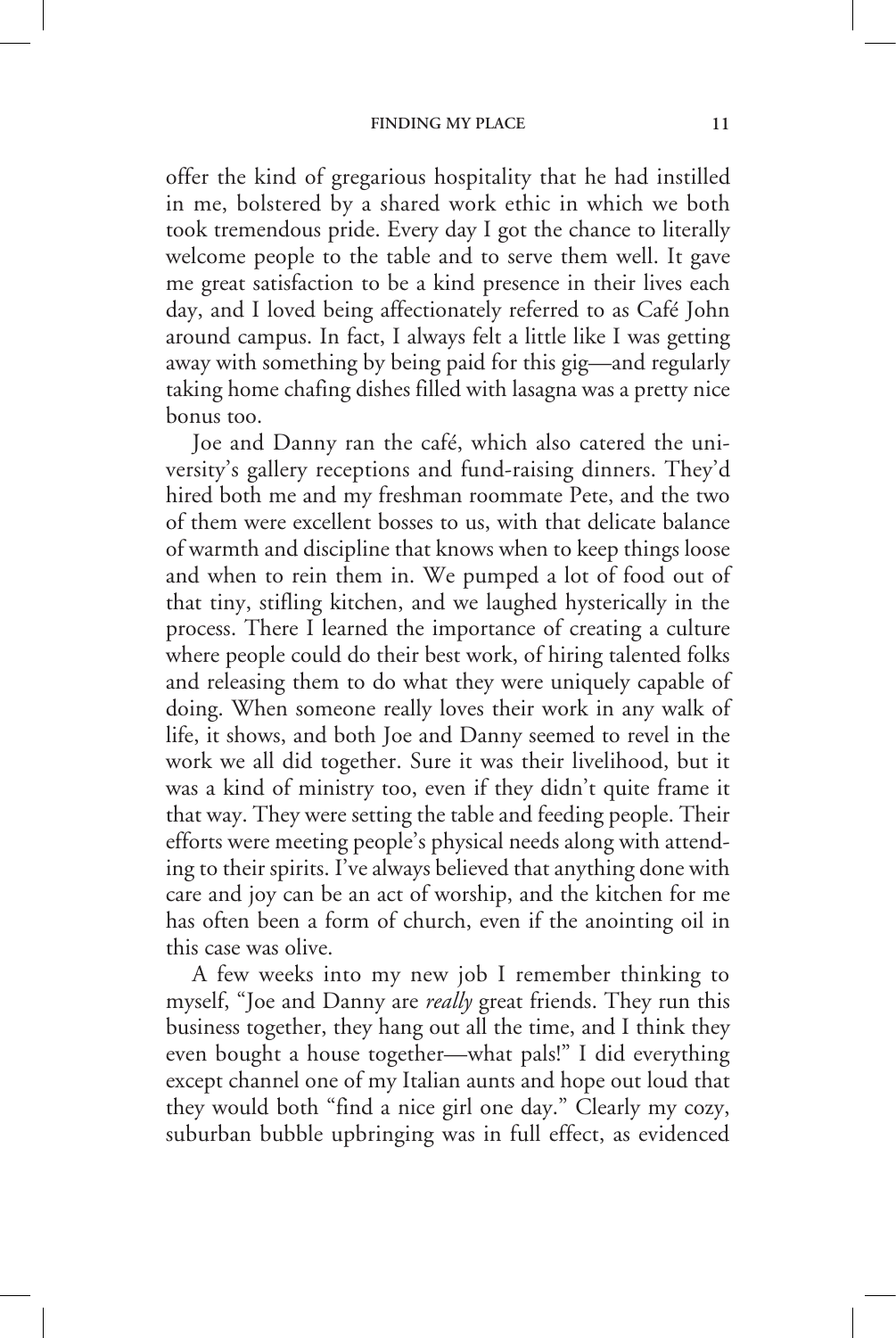by my utter naiveté and relative oblivion in the moment. I don't remember exactly when Pete and I realized that not only were they a couple—but nearly the entire rest of the café staff was gay as well. We were straight and in the decided minority, but fortunately they were all much more gracious than straight folks tend to be with the roles reversed, and most certainly kinder than the Church. They treated us with the same respect and compassion and irreverent humor they greeted the rest of the staff with and made us feel as though we belonged. It's funny how little it takes to show people they matter and what a difference it makes in inviting them into meaningful community. Kindness, it turns out, is powerfully disarming.

I confess that had I known prior to being offered the job that I would be surrounded by gay men, there's a good chance I wouldn't have accepted it. I would have immediately transposed the poorly drawn, fear-fueled caricature of homosexuality that I grew up with onto them and rationalized my way out of the situation, satisfied that I had somehow made God happy. It was a spiritual truth for me back then that separation from "sinners" was a valid moral stance that proved *my* virtue and highlighted *others'* wrongdoing. Creating space between myself and other human beings was somehow a perfectly Christian response to difference, and if I'd had the opportunity up front, I'd have taken it. I would have squirmed through a brief awkward conversation, declined the job, and left feeling like I had dodged a bullet, when in reality I would have missed God giving me a chance to expand my table. I would have sidestepped blessings in the name of my religion.

But by the time I realized, a month into the job, that Joe and Danny shared monogrammed towels, we had already spent hours together, working, talking, fighting, laughing and we had become family. I loved these guys. They were more than theoretical examples to be debated. They were not hotbutton issues or some conveniently framed moral argument that I could make snap judgments about from a safe distance. Upon closer examination, Joe and Danny and the rest of the staff were simply *people*: people I was glad that I knew and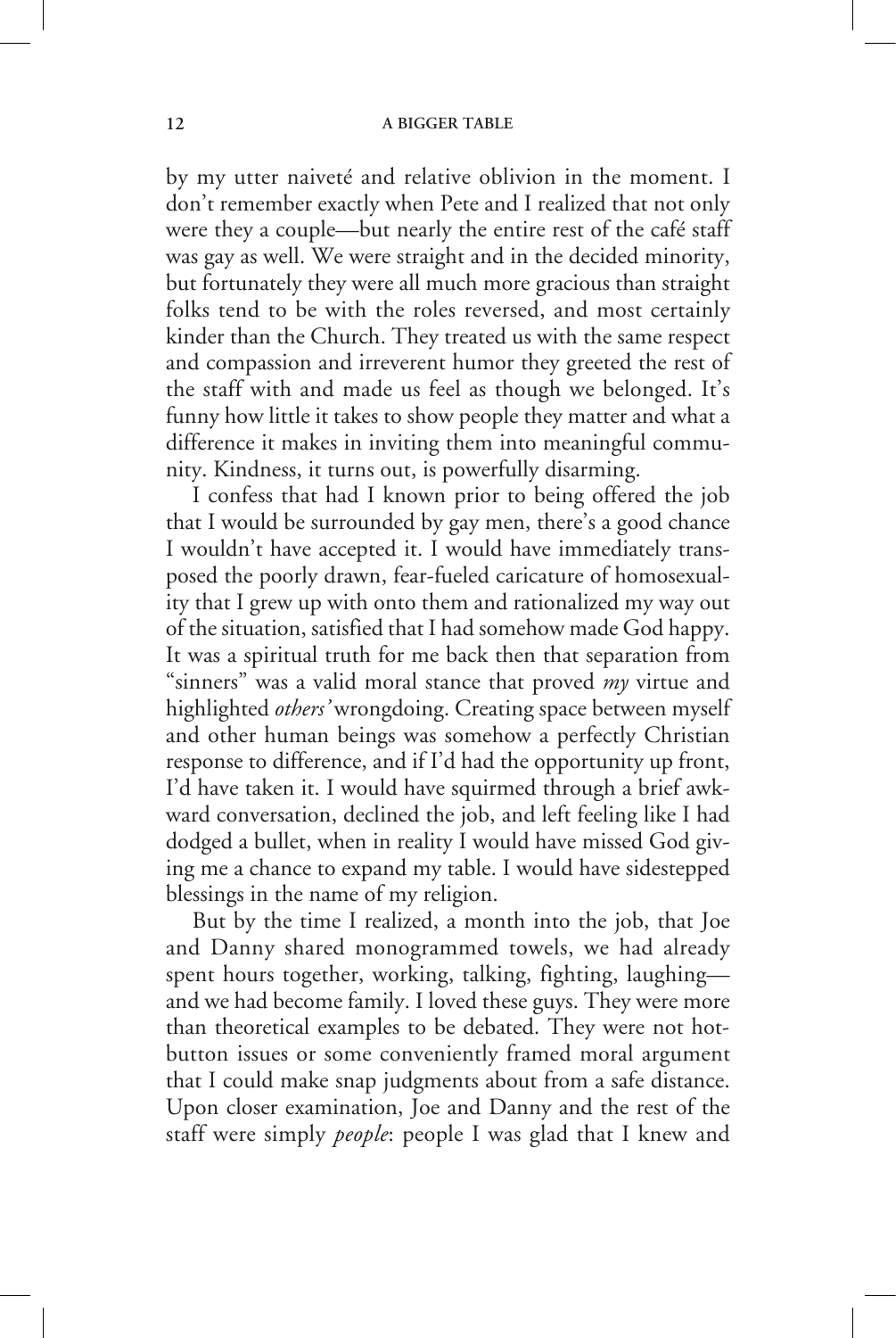who reflected God as clearly as anyone who passed in front of that counter each day—certainly as much as any I'd shared a church pew with back home. Their gender identity and sexual orientation made them no less image bearers of the Divine; their love was a reflection of the heart of God, not because of *who* they loved but because of *how* they loved*—*deeply, truthfully, and sacrificially.

The heart is a rather curious entity. Once its doors swing wide open, they can't easily be shut again. Meeting Joe and Danny had knocked the padlock off of a carefully guarded place in mine. They'd shown me that people we assume we don't have a great deal in common with are to be known and not feared. I'd reached a peaceful clearing in my previously fenced-in, heavily fortified worldview, a place I would return to again and again in my desire to be an *all-people* pastor, with varying degrees of success and failure.

Years later as a pastor, I would look and advocate for that same openness and variety in the Church and all too often find instead gentrified, sanitized, homogeneous faith communities that edited out those deemed too ragged, too left of center, or too difficult to deal with. It would be a carefully monitored and strictly policed diversity that professed to reflect heaven but more often simply reflected suburbia, with all the roughedged people sandblasted smooth by doctrine and dogma until they were palatable enough to keep around or hid their junk or disappeared altogether. I would come to find that the openness during these days in Philadelphia that served me so well would eventually become a liability as I stepped deeper into ministry. It would be seen as a deficiency in the eyes of superiors and peers who wanted a palatable version of diversity, one that they could control, one that fit comfortably and behaved well in a one-hour worship service. The expansive table of hospitality growing in me here would eventually have to be sawed down substantially if I wanted it to fit through the church doors, because despite all our talk about seeking *all people*, the truth is we religious folk usually favor a far more selective sampling.